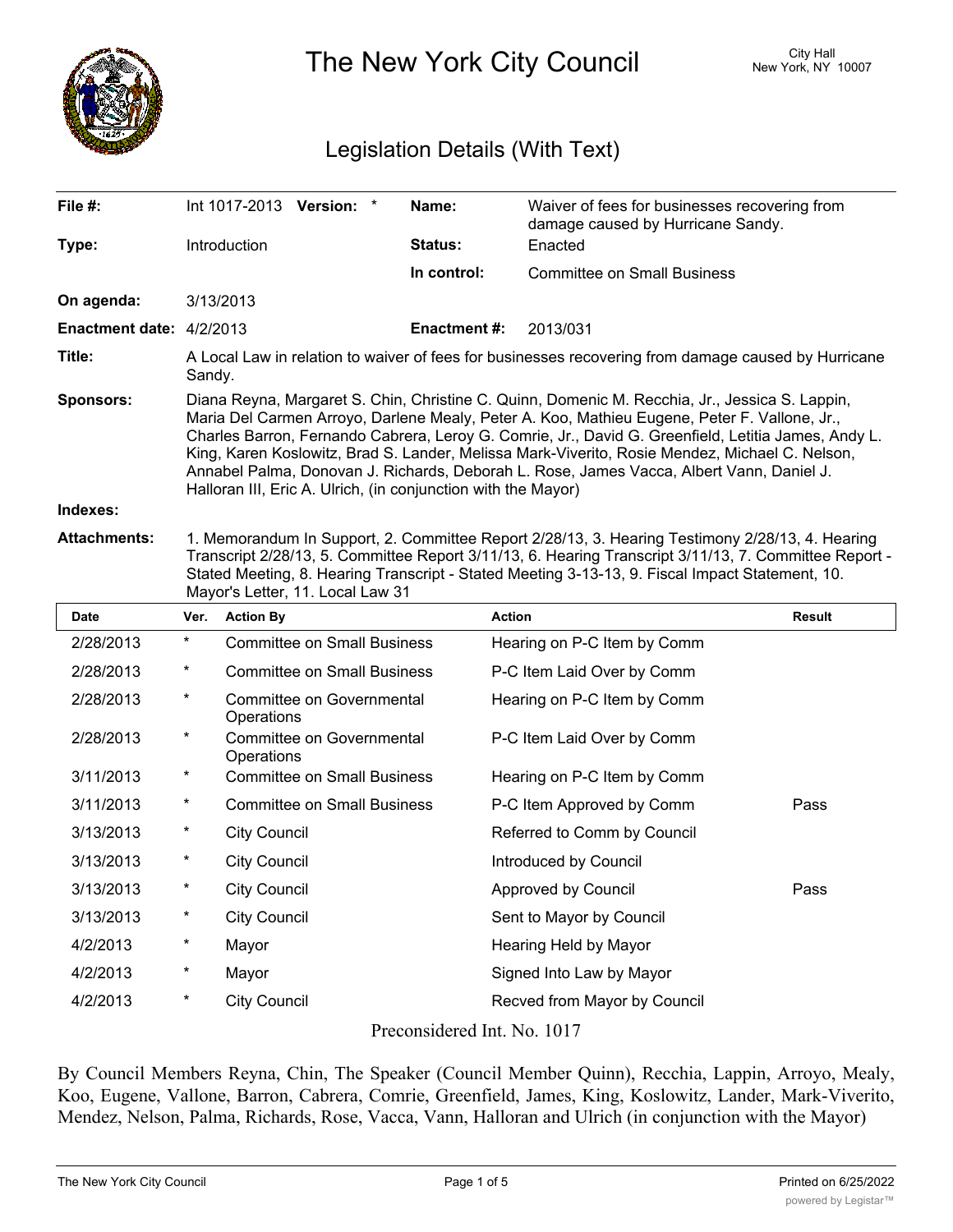A Local Law in relation to waiver of fees for businesses recovering from damage caused by Hurricane Sandy.

## Be it enacted by the Council as follows:

Section 1. Statement of intent. A severe storm, known as Hurricane Sandy, recently hit New York City causing heavy flooding, power outages, and widespread damage and disrupting the operation of businesses offering services that are essential to the economic vitality of the city and to the health and well-being of its residents. The expeditious resumption of business in storm damaged areas will be encouraged and incentivized by waiving certain fees that would otherwise be payable to agencies of the city for permits, licenses and inspections required by law in order for such businesses to rebuild and to operate.

§2. The fees listed in section 5 of this local law payable to city agencies in connection with the recovery from the effects of Hurricane Sandy by businesses that were in operation as of October 26, 2012, and that meet the eligibility criteria of this section, as determined by the Mayor or his or her designee, may be waived as set forth in this local law. The waiver of fees shall apply to fees otherwise payable to agencies on or prior to December 31, 2013 in connection with the repair or reconstruction of space occupied or to be occupied by eligible businesses, the alteration or repair of systems owned by eligible businesses and serving only space occupied by such eligible businesses, or the replacement of a vehicle required to do business. For the purposes of this section a building shall not be considered an eligible business. Businesses eligible for waiver of fees pursuant to this local law must meet the following criteria:

a. As of October 26, 2012, the business must (i) have been located in space that is in a building within the boundaries of a Disaster Recovery Area, as defined in section 4 of this local law; or (ii) have been located in a building that, after Hurricane Sandy, was assigned a red, yellow or green placard by the Department of Buildings; or (iii) have been a vehicle. b. On or prior to October 31, 2013 the owner of the business must apply to the mayor or his or her designee for a determination of eligibility for waiver of applicable fees pursuant to this local law on forms and in a manner to be prescribed by the mayor or his or her designee. The owner must submit written certification signed by such owner or such other documentation as may be required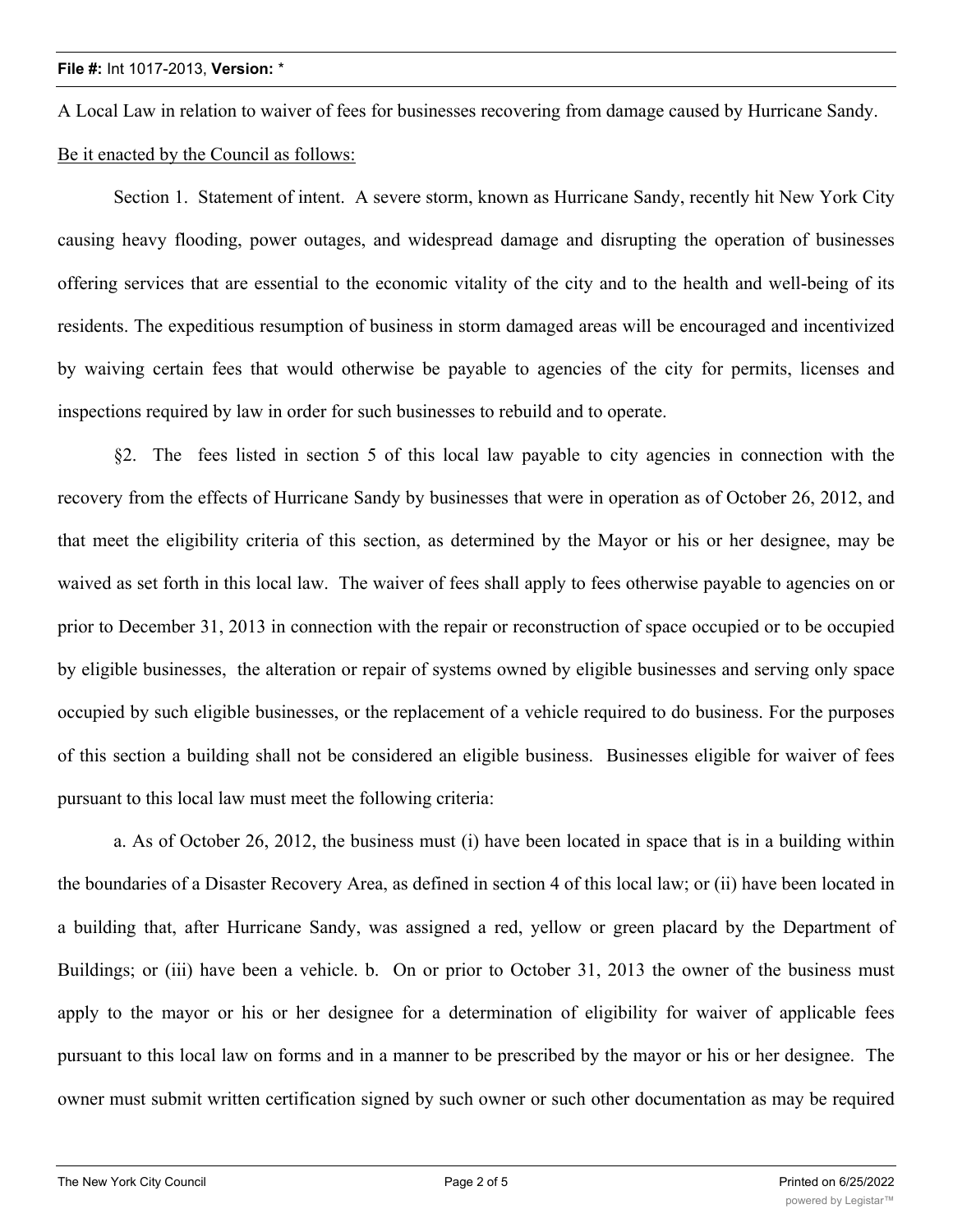## **File #:** Int 1017-2013, **Version:** \*

by the mayor or his or her designee, confirming that: (i) the space occupied by such business or the vehicle required for the operation of such business suffered substantial damage as a result of Hurricane Sandy that has interfered significantly with and that continues to interfere significantly with the operation of such business in the manner in which it operated prior to Hurricane Sandy; and (ii) the business currently occupies or intends to re-occupy space in the same building that it occupied prior to Hurricane Sandy or in a new building within the same Business Recovery Zone, or intends to replace a vehicle required for the operation of the business that was rendered inoperable as a result of Hurricane Sandy. §3. The owner of the business shall present the approved eligibility application to the applicable agency to obtain the fee waiver. The fee waiver may be granted only for eligible fees that would otherwise be payable by such business on or prior to December 31, 2013. An agency may refund fees paid by an eligible business after October 26, 2012 and prior to the effective date of this local law provided that an application for such refund is made to the agency on or prior to May 31, 2013.

§ 4. For the purposes of this local law the term Disaster Recovery Area means: a. The area within Hurricane Evacuation Zones A and B, as designated by the New York City Office of Emergency Management on the New York City Hurricane Zone Maps in effect as of October 26, 2012; or

b. The area within any Business Recovery Zone created by the Department of Small Business Services and delineated on maps published on such department's web site. §5. The following fees are eligible for waiver pursuant to this local law: a. Department of Consumer Affairs. Fees required by Administrative Code § 20-314, and inspection fees required by Administrative Code § 20-250(c), Administrative Code  $\S 20-501(b)$  and 6 RCNY  $\S 2-362(m)(1)$ .

b. Department of Environmental Protection. Fees required by Administrative Code §§ 24-136, 24-137, 24-138, 24-139 and 24-140.

c. Department of Buildings. Application, permit and inspection fees required by Administrative Code § 28-112 for the following work: plumbing, scaffolds, sidewalk sheds, fences, signs, boilers, demolition,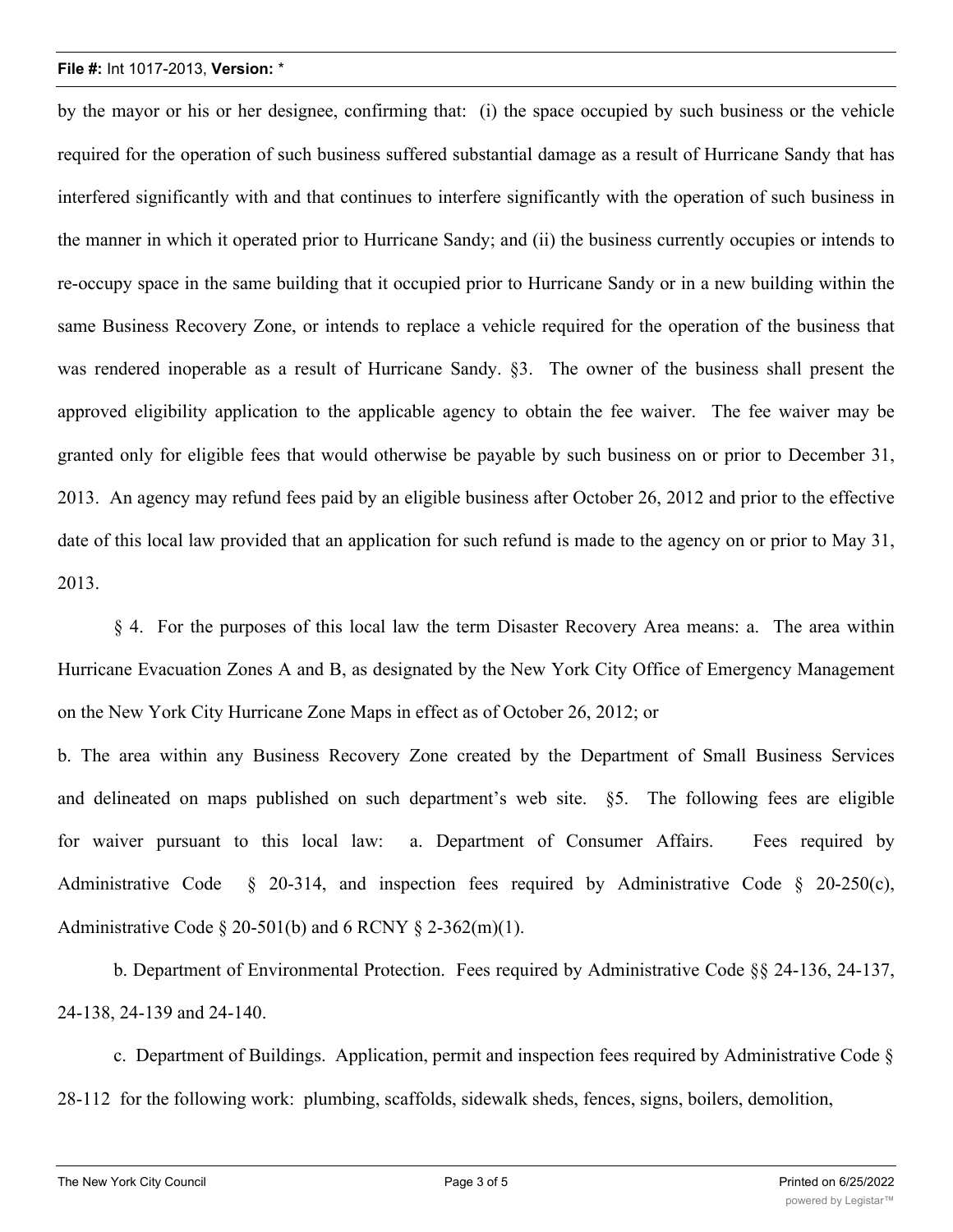elevators, construction, limited alterations and after hours variances as well as fees required by Administrative Code § 27-3018 with respect to electrical work.

d. Fire Department.

(1) Fees required by New York City Fire Code Sections A03.1(3) and A03.1(37) with respect to the inspection and testing of liquid motor fuel dispensing system installations.

(2) Fees required by New York City Fire Code Section A03.1(20) with respect to acceptance testing of fire protection systems, including fire alarm systems, fire extinguishing systems and fire pumps.

(3) Fees required by New York City Fire Code Section A03.1(45) and fire department rule 3 RCNY § 4601-01(e) with respect to plan examinations applicable to review of design and installation documents for liquid motor fuel dispensing systems and fire protection systems.

e. Department of Small Business Services.

Fees required by 66 RCNY §4-01 with respect to waterfront construction work, equipment use permits, mooring permits, fill work permits and certificates of completion.

f. Department of Transportation.

Fees required by 34 RCNY § 2-03 with respect to street opening permits, building operations and construction activity permits, debris containers, sidewalk construction permits, vault permits and canopy permits.

g. Landmarks Preservation Commission.

Fees required by 63 RCNY § 13-04 with respect to certificates of appropriateness and certificates of no effect

h. Taxi and Limousine Commission.

Fees required by 35 RCNY § 58-07(b)(2), § 58-07(h)(1-3), § 59A-04(e)(7) and § 59A-07(f)(2-4) with respect to fees for replacement vehicle license plates, replacement medallions, transfer of vehicle licenses and for-hire vehicle inspections.

§6. Within 90 days after the repeal of sections 1 through 5 of this local law pursuant to section 7